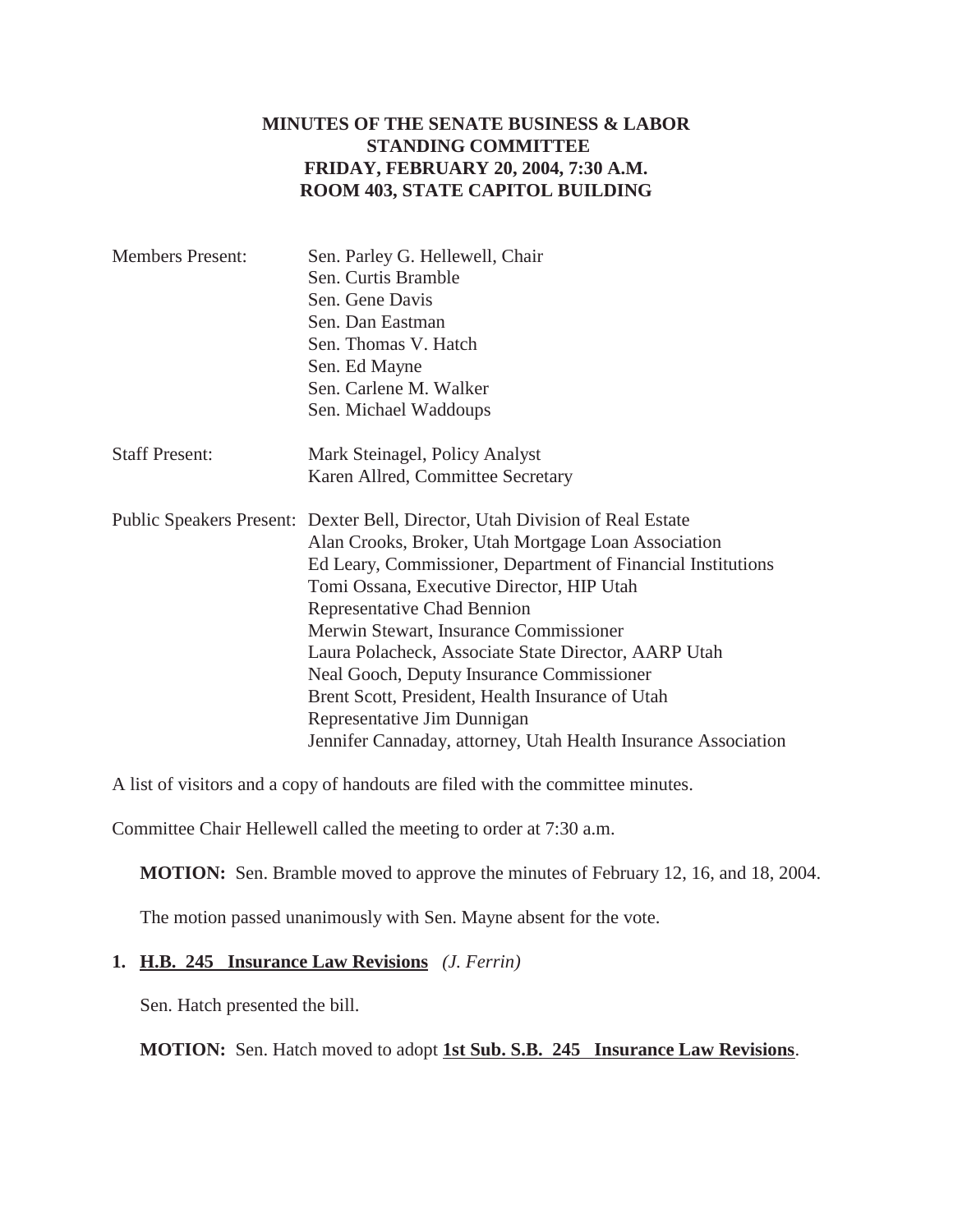The motion passed unanimously with Sens. Waddoups, Walker, Davis and Mayne absent for the vote.

**MOTION:** Sen. Hatch moved to pass the bill out favorably.

The motion passed unanimously with Sens. Waddoups, Davis and Mayne absent for the vote.

#### **2. 1st Sub. S.B. 53 County and Municipal Zoning Regarding Billboards** *(M. Waddoups)*

Sen. Eastman presented the bill.

**MOTION:** Sen. Eastman moved to pass the bill out favorably.

The motion passed unanimously with Sens. Waddoups, Davis and Mayne absent for the vote.

#### **3. 1st Sub. S.B. 178 Mortgage Broker Amendments** *(M. Waddoups)*

Sen. Waddoups explained the bill.

Dexter, Dir., Utah Div. of Real Estate, further explained the bill.

**MOTION:** Sen. Waddoups moved to adopt the following amendments:

- *1. Page 7, Lines 192 through 196:*
	- 192 (d)  $[[\overrightarrow{f}]]$  visit and investigate an entity licensed under this chapter, regardless of whether
	- 193 the entity is located in Utah; and
	- 194 **[[ (ii) assess investigation fees established under Section 63-38-3.2 to a licensee for the**
	- **195 reasonable costs, including reasonable travel costs, incurred by the division in conducting a**
	- **196 records inspection; ]]**
- *2. Page 10, Line 282:*
	- 282 (A) except as provided in Subsection 61-2c-206(2)(c) **and Subsection 61-2c-** $202(4)(a)(i)(C)$ , the appropriate number of hours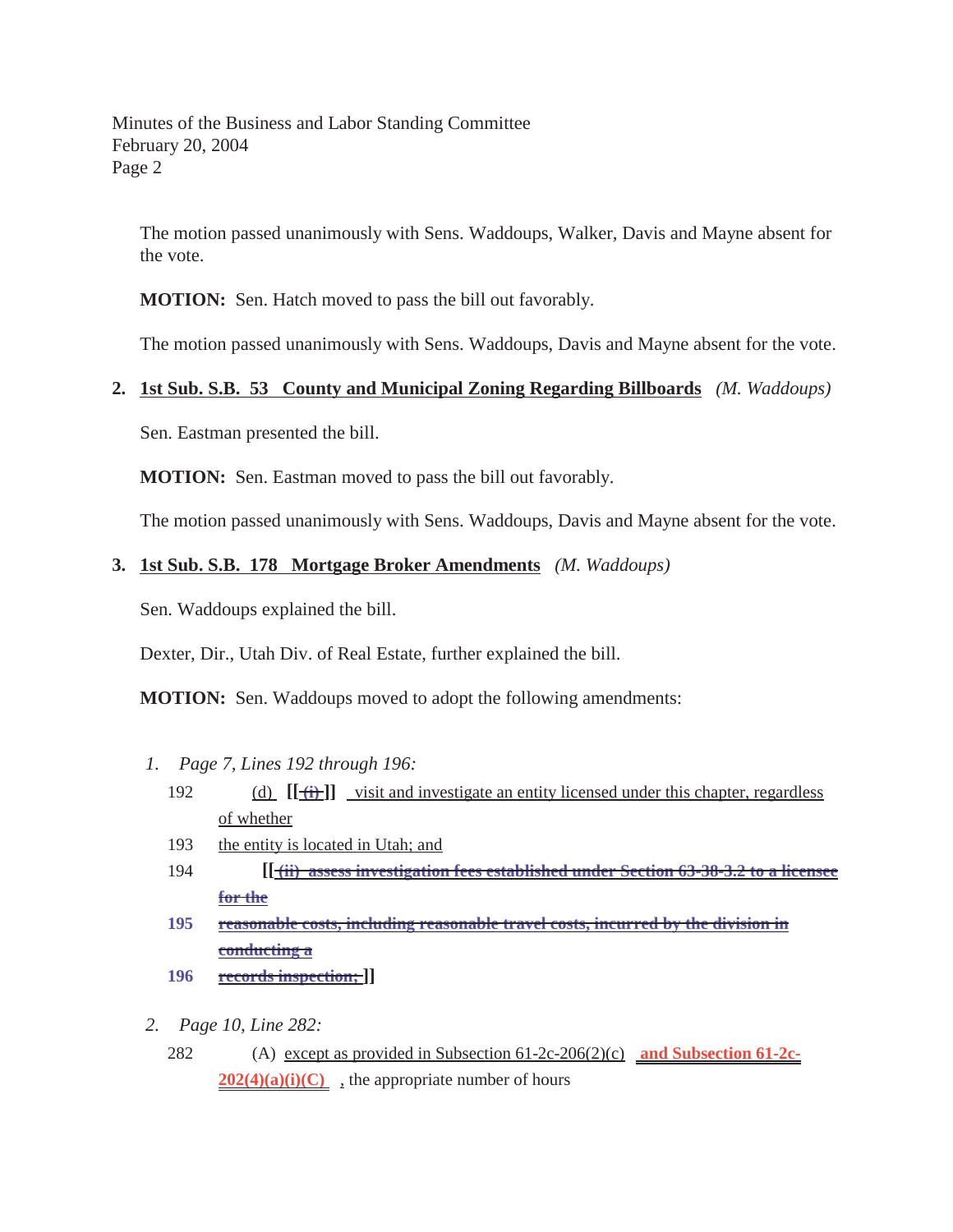- *3. Page 17, Line 495:*
	- 495 (5) (a) On or after January 1, **[[ 2005 ]] 2006** , a license issued under this chapter to an individual
- *4. Page 17, Line 514:*
	- 514 (8) On or after January 1, **[[ 2005 ]] 2006** , except as provided under Title 16, Chapter 11,
- *5. Page 17, Line 519:*
	- 519 (9) On or after January 1, **[[ 2005 ]] 2006** , a mortgage officer shall conduct all business of
- *6. Page 18, Line 537:*
	- 537 (b) On or after January 1, **[[ 2005 ]] 2006** , a mortgage officer whose license has been placed in
- *7. Page 18, Line 543:*
	- 543 (12) (a) On or after May 3, 2004 and before January 1, **[[ 2005 ]] 2006** , if a licensed entity
- *8. Page 18, Line 548:*
	- 548 (b) On or after January 1, **[[ 2005 ]] 2006** , if a licensed entity terminates its principal lending
- *9. Page 19, Line 560:*
	- 560 (iii) on or after May 3, 2004 and before January 1, **[[ 2005 ]] 2006** , if the applicant is an entity[,]:
- *10. Page 19, Line 563:* 563 (iv) on or after January 1,  $[[2005]]$  2006, if the applicant is an entity:
- *11. Page 20, Line 599:*
	- 599 of having successfully completed **[[ the number of ]] 20** hours of approved prelicensing education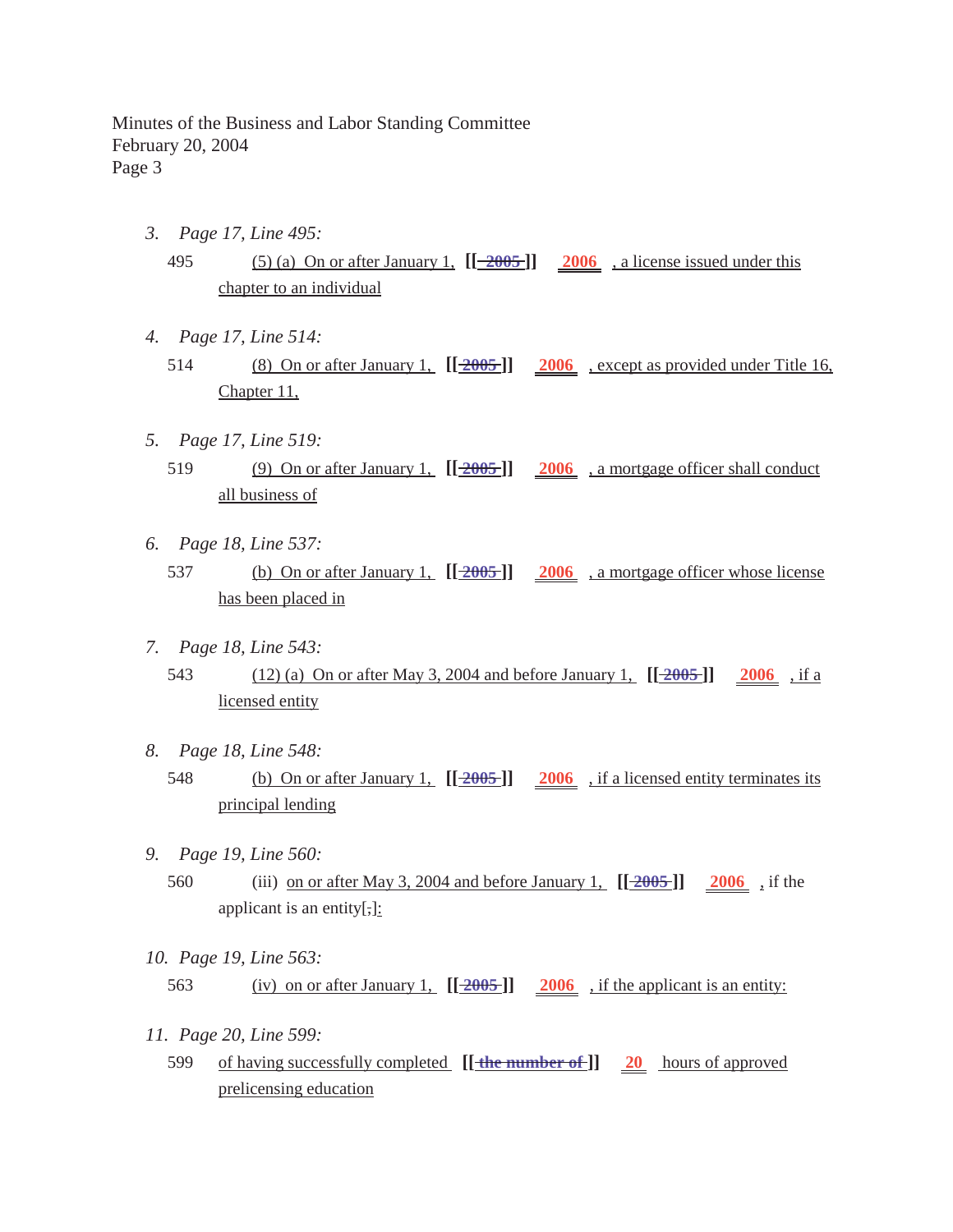- *12. Page 22, Line 669:*
	- 669 (b) (i) before January 1, **[[ 2005 ]] 2006** , a control person who fails to meet the requirements of
- *13. Page 22, Line 671:*
	- 671 (ii) on or after January 1, **[[ 2005 ]] 2006** , a principal lending manager who fails to meet the
- *14. Page 24, Line 709:*
	- 709 (iii) (A) on or after May 3, 2004 and before January 1, **[[ 2005 ]] 2006** , the control [persons]
- *15. Page 24, Line 711:*
	- 711 (B) on or after January 1, **[[ 2005 ]] 2006** , the principal lending manager of the entity; or
- *16. Page 25, Lines 762 through 769:*
	- 762 **[[ (1) On or after January 1, 2005 and before January 1, 2006, to qualify as a principal**
	- **763 lending manager under this chapter, an individual shall, in addition to meeting the standards in**
	- **764 Section 61-2c-203:**
	- **765 (a) submit an application on a form approved by the division;**
	- **766 (b) pay fees determined by the division under Section 63-38-3.2; and**
	- **767 (c) if the individual is not licensed under this chapter at the time of application, submit**
	- **768 to the criminal background check required by Subsection 61-2c-202(4). ]]**
	- 769 **[[ (2) ]] [[ (1)** Except as provided in Subsection (3), on or after **January 1, 2006 ]] September 1, 2005** , to qualify as a
- *17. Page 26, Line 774:*
	- 774 (c) submit proof of having successfully completed **[[ 80 ]] 40** hours of prelicensing education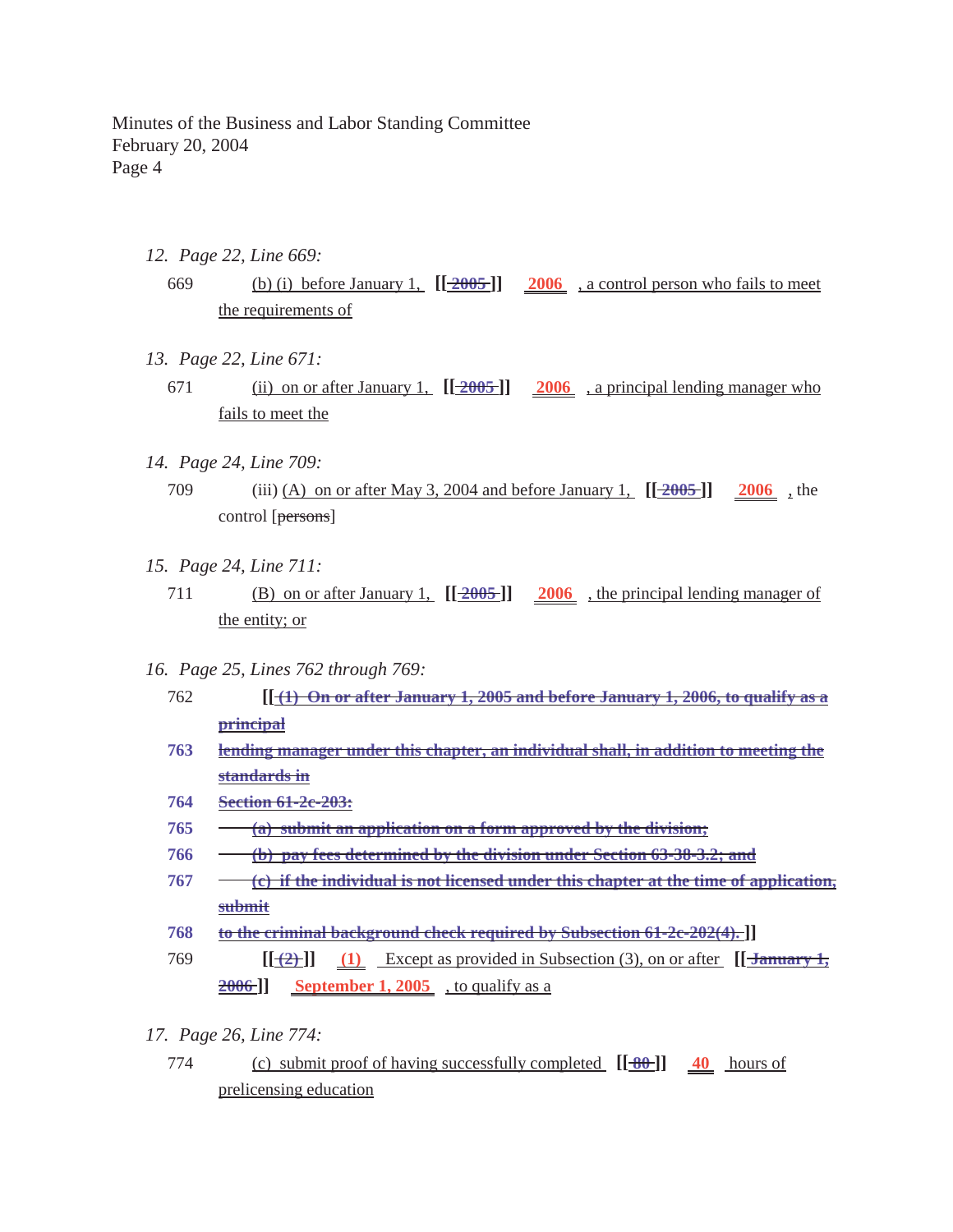*18. Page 26, Line 782:*

782 **[[ (3) ]] (2)** (a) Notwithstanding Subsection (2), an individual described in Subsection (3)(b)

- *19. Page 26, Line 800 through Page 27, Line 805:*
	- 800 **[[ (4) On or after January 1, 2006, the principal lending manager license of an individual**
	- **801 who has not submitted proof to the division of successful completion of the education,**
	- **802 examination, and experience requirements of Subsection (2) shall be automatically inactivated**
	- **803 by the division until the individual provides proof of having successfully completed the**
	- **804 education, examination, and experience requirements of Subsection (2). ]]**
	- 805 **[[ (5) ]] (3)** A principal lending manager may not engage in the business of residential
- *20. Page 27, Line 822:*
	- 822 **[[ (ii) ]] (b)** establishes that the individual's experience described in Subsection  $(2)(a)$  was
- *21. Page 27, Line 824:*
	- 824 **[** $\frac{(\text{iii})}{\text{iv}}$ ] (c) provides any other information required by the division by rule under Subsection
- *22. Page 28, Line 833:*
	- 833 (b) On or after January 1, **[[ 2005 ]] 2006** , if the license of a principal lending manager is
- *23. Page 28, Line 844:*
	- 844 (3) On or after January 1, **[[ 2005 ]] 2006** , in addition to the requirements of Subsection (2), a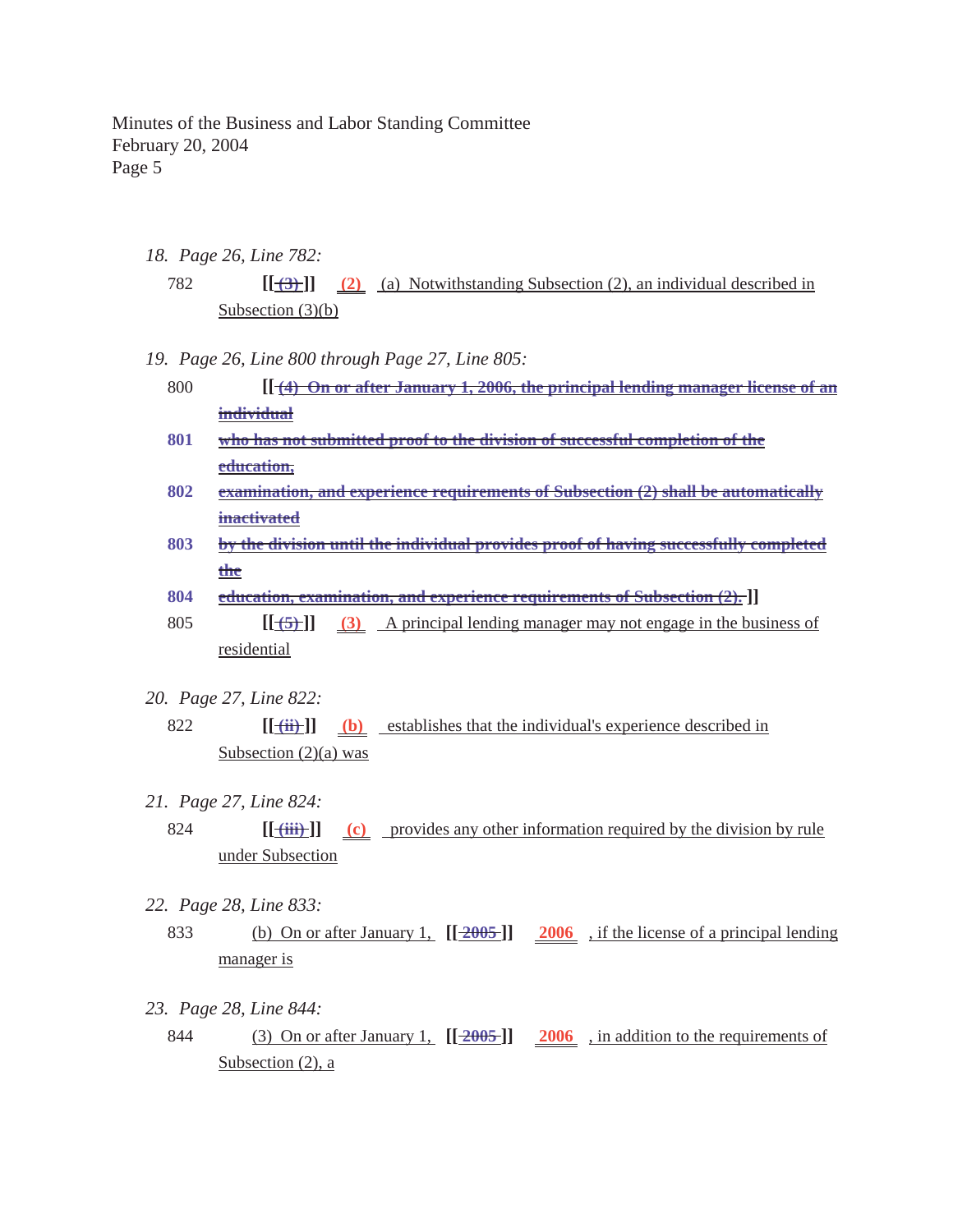- *24. Page 28, Line 848:*
	- 848 (4) (a) On or after May 3, 2004 and before January 1, **[[ 2005 ]] 2006** , in addition to the
- *25. Page 28, Line 852:*
	- 852 (b) On or after January 1, **[[ 2005 ]] 2006** , in addition to the requirements of Subsection (2), an
- *26. Page 30, Line 911:*
	- 911 (o) fail, within  $[\frac{30}{90}$  **90** calendar days of a request from a borrower who has paid for an
- *27. Page 30, Line 924:*
	- 924 (s) on or after January 1, **[[ 2005 ]] 2006** , in the case of the principal lending manager of an entity
- *28. Page 37, Line 1126:* 1126 (3) On or after January 1,  $[[2005]]$  2006 :
- *29. Page 37, Line 1136:*
- 1136 (4) On or after January 1, **[[ 2005 ]] 2006** , a principal lending manager who transacts the business
- *30. Page 43, Line 1308:*
- 1308 (1) the amendments to Section 61-2c-106 take effect on January 1,  $[\frac{2005}{]}]$  2006 ; and

The motion passed unanimously.

Alan Crooks, broker, Utah Mortgage Loan Association, spoke in support of the bill.

**MOTION :** Sen. Walker moved to pass the bill out favorably as amended.

The motion passed unanimously with Sen. Mayne absent for the vote.

**4. 1st Sub. S.B. 176 Financial Institution Amendments** *(J. Valentine)*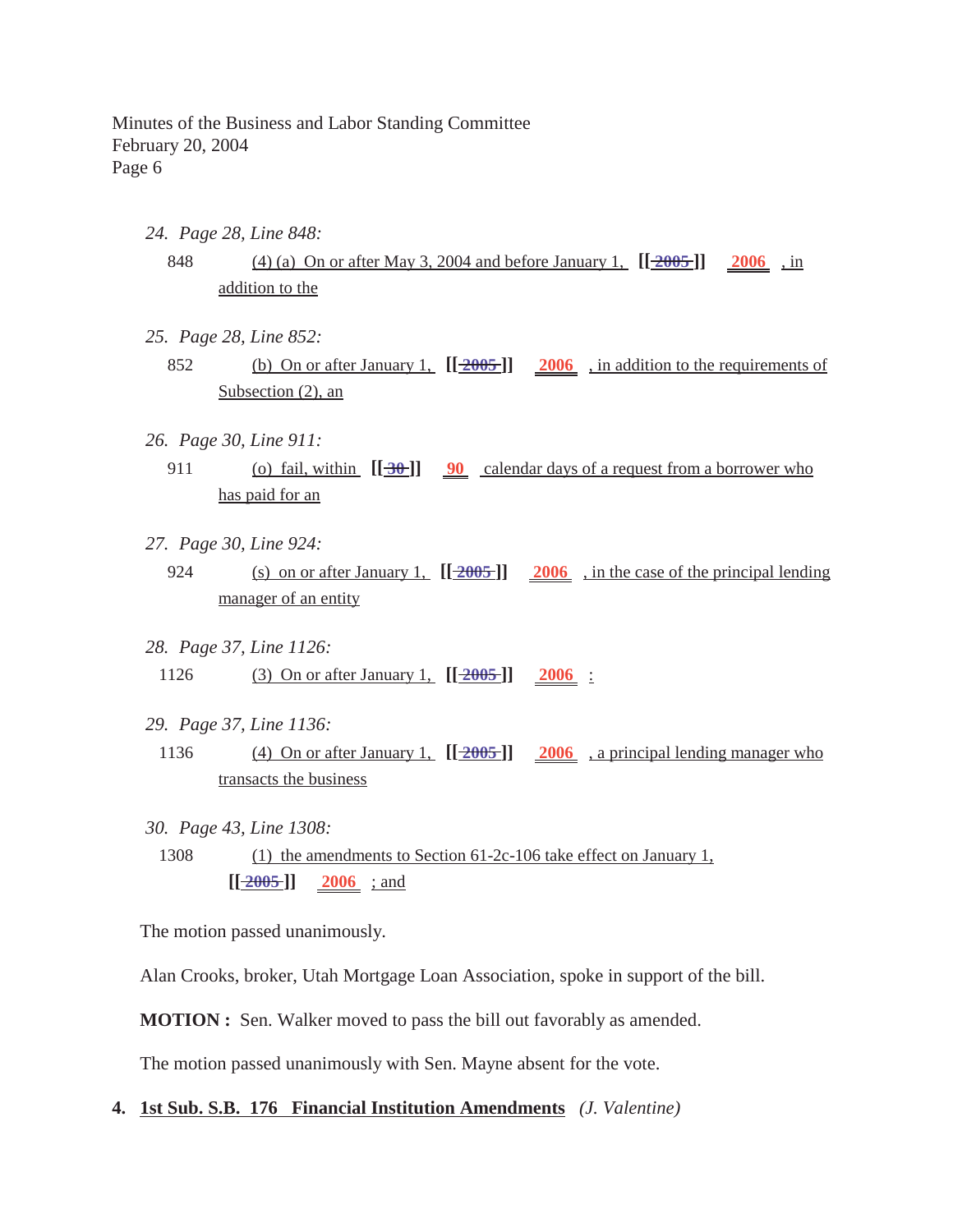Sen. Valentine explained the bill.

Ed. Leary, Commissioner, Department of Financial Institutions, spoke in support of the bill.

**MOTION:** Sen. Eastman moved to pass the bill out favorably.

The motion passed unanimously with Sen. Bramble absent for the vote.

## **5. S.B. 164 Amendments to the Utah Comprehensive Health Insurance Pool** *(G. Davis)*

**MOTION:** Sen. Davis moved to adopt **1st Sub. S.B. 164**.

The motion passed unanimously with Sen. Bramble absent for the vote.

Tomi Ossana, Exec. Dir., HIP Utah, futher explained the bill.

Representative Chad Bennion spoke in opposition to the bill.

Merwin Stewart, Insurance Commissioner, spoke to the bill.

**MOTION:** Sen. Eastman moved to pass the bill out favorably.

The bill passed with Sens. Eastman, Hatch, Davis and Mayne voting in favor, Sens.Hellewell, Waddoups and Walker voting in opposition and Sen. Bramble absent for the vote.

### **6. 1st Sub. S.B. 195 Consumer Protection Amendments** *(S. Allen)*

Rep. Allen explained the bill.

Laura Polacheck, Associate State Director, AARP, spoke in support of the bill.

**MOTION:** Sen. Walker moved to pass the bill out favorably.

The motion passed unanimously with Sens. Bramble and Davis absent for the vote.

**MOTION:** Sen. Hatch moved that the bill be placed on the Consent Calendar.

The motion passed unanimously with Sens. Bramble and Davis absent for the vote.

# **7. H.B. 171 Insurance Fraud Amendments** *(J. Ferrin)*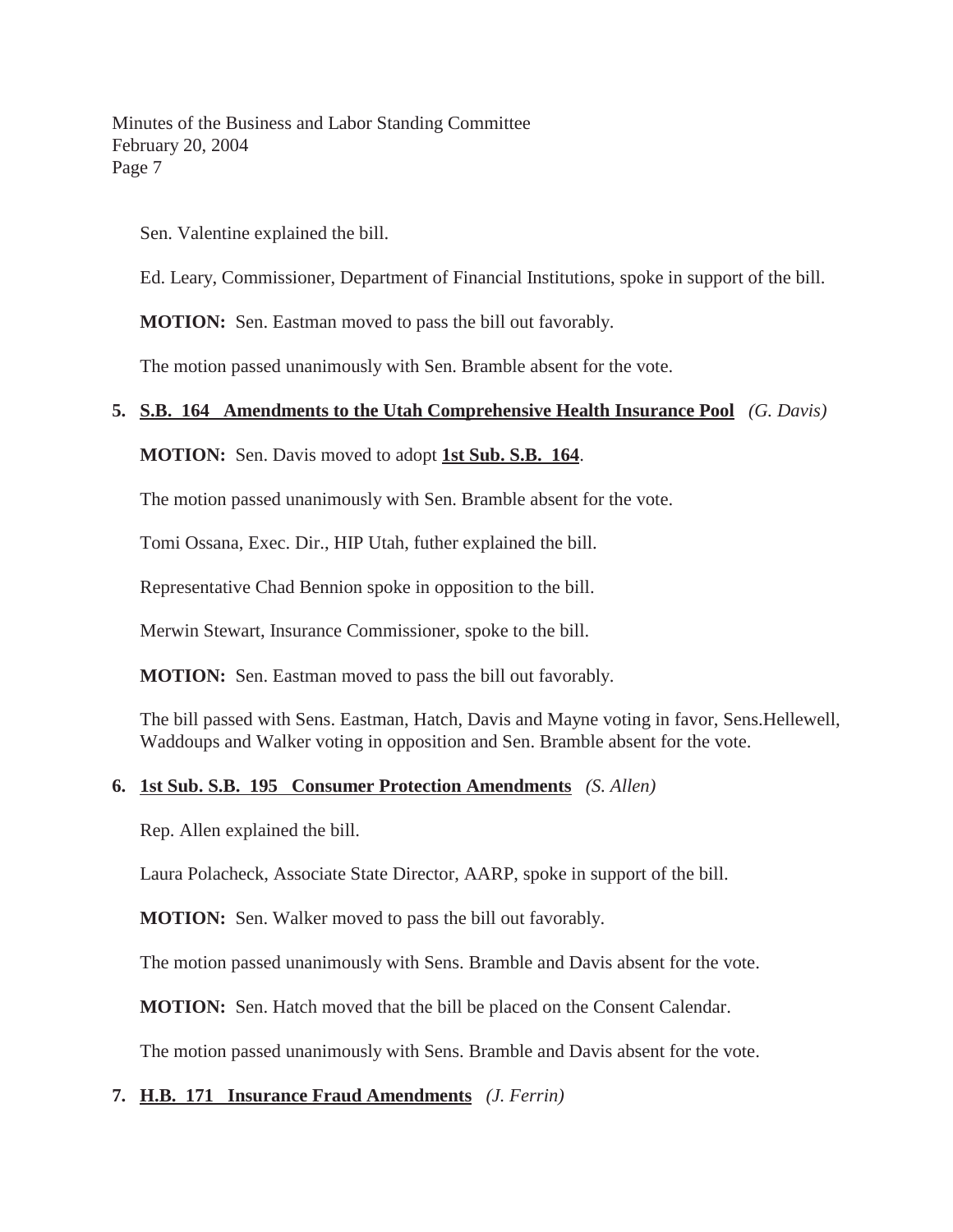Sen. Killpack presented the bill.

**MOTION:** Sen. Hatch moved to adopt the following amendments:

- *1. Page 8, Line 233 through Page 9, Line 245 House Committee Amendments 2-4-2004:*
	- 233 **31A-31-110. Mandatory reporting of fraudulent title insurance acts -- Failure to**
	- 234 **report -- Criminal penalties.**
	- 235 (1)  $[\mathbf{A}]$  An auditor that is employed by a  $\hat{\mathbf{H}}$  [person] **TITLE INSURER h** [[**<u>thaving</u>]] and that has knowledge <b>H** [or a reasonable belief] **h** that a
	- 235a fraudulent insurance act is
	- 236 being, will be, or has been committed related to title insurance shall report the fraudulent act to
	- 237 the commissioner in a writing that provides information in detail relating to:
	- 238 (a) the fraudulent insurance act; and
	- 239 (b) the perpetrator of the fraudulent insurance act.
	- 240 (2) (a) Any  $\hat{H}$  [person]  $[[\text{THE IN SURER}]]$   $\hat{h}$  auditor required to report a fraudulent insurance act under
	- 240a Subsection (1)
	- 241 who willfully fails to comply with Subsection (1) is guilty of a class B misdemeanor.
	- 242 (b) An action for failure to comply with Subsection (1) shall be commenced within
	- 243 four years from the date on which the  **[person] auditor employed by the TITLE INSURER**  $\hat{h}$  :
	- 244 (i) had knowledge of the fraudulent insurance act; and
	- 245 (ii) willfully failed to report the fraudulent insurance act.
- *2. Page 9, Lines 248 through 269:*
	- 248 (1) A person commits a fraudulent insurance act if that person with intent to defraud:

\* \* \* *Some lines not shown* \* \* \*

- 264 (e) knowingly employs, uses, or acts as a runner, as defined in Section 31A-31-102, for
- 265 the purpose of committing a fraudulent insurance act;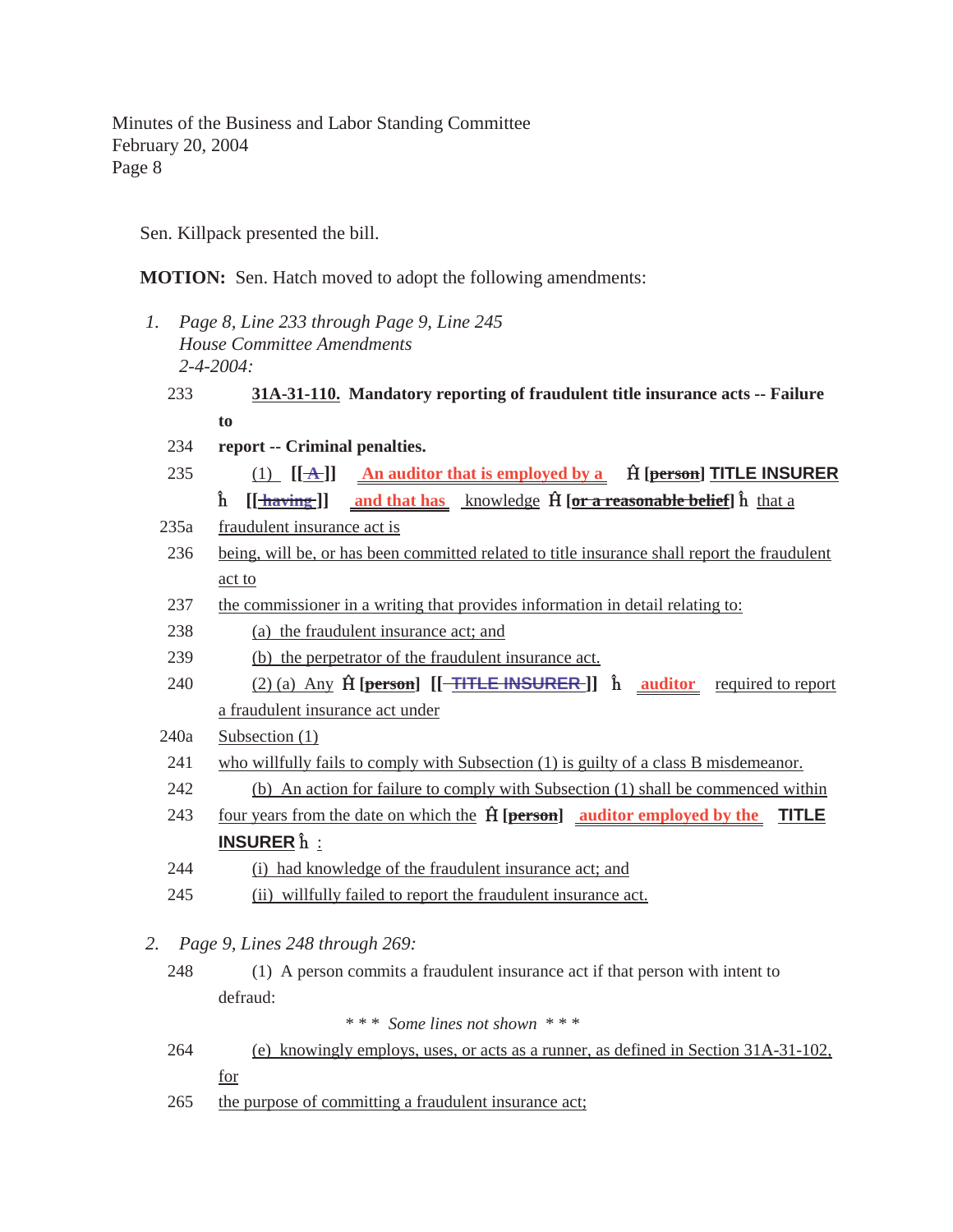# 266 (f) **knowingly** assists, abets, solicits, or conspires with another to commit a fraudulent insurance

267 act; or

268 (g) knowingly supplies false or fraudulent material information in any document or

269 statement required by the Department of Insurance.

The motion passed unanimously with Sen. Waddoups absent for the vote.

**MOTION:** Sen. Hatch moved to pass the bill out favorably as amended.

The motion passed unanimously with Sen. Waddoups absent for the vote.

## **8. H.B. 172 Insurance Liquidation Law Amendments** *(J. Ferrin)*

Sen. Killpack presented the bill.

Neal Gooch, Deputy Insurance Commissioner, spoke in support of the bill.

**MOTION:** Sen. Hatch moved to pass the bill out favorably.

The motion passed unanimously with Sen. Waddoups absent for the vote.

# **9. H.B. 94 Health Insurance Pool** *(C. Bennion)*

**MOTION:** Sen. Walker moved to adopt the following amendments:

- *1. Page 6, Lines 152 through 173:*
	- 152 **[[ ]] [ (16) (a) In adopting a budget each year for the Utah Comprehensive Health Insurance**
	- **153 Pool, the Legislature shall determine an amount that is sufficient to fund the pool for each**
	- **154 fiscal year.**
	- **155 (b) When making a determination under Subsection (16)(a), the Legislature shall**
	- **156 consider factors it determines are appropriate, which may include:**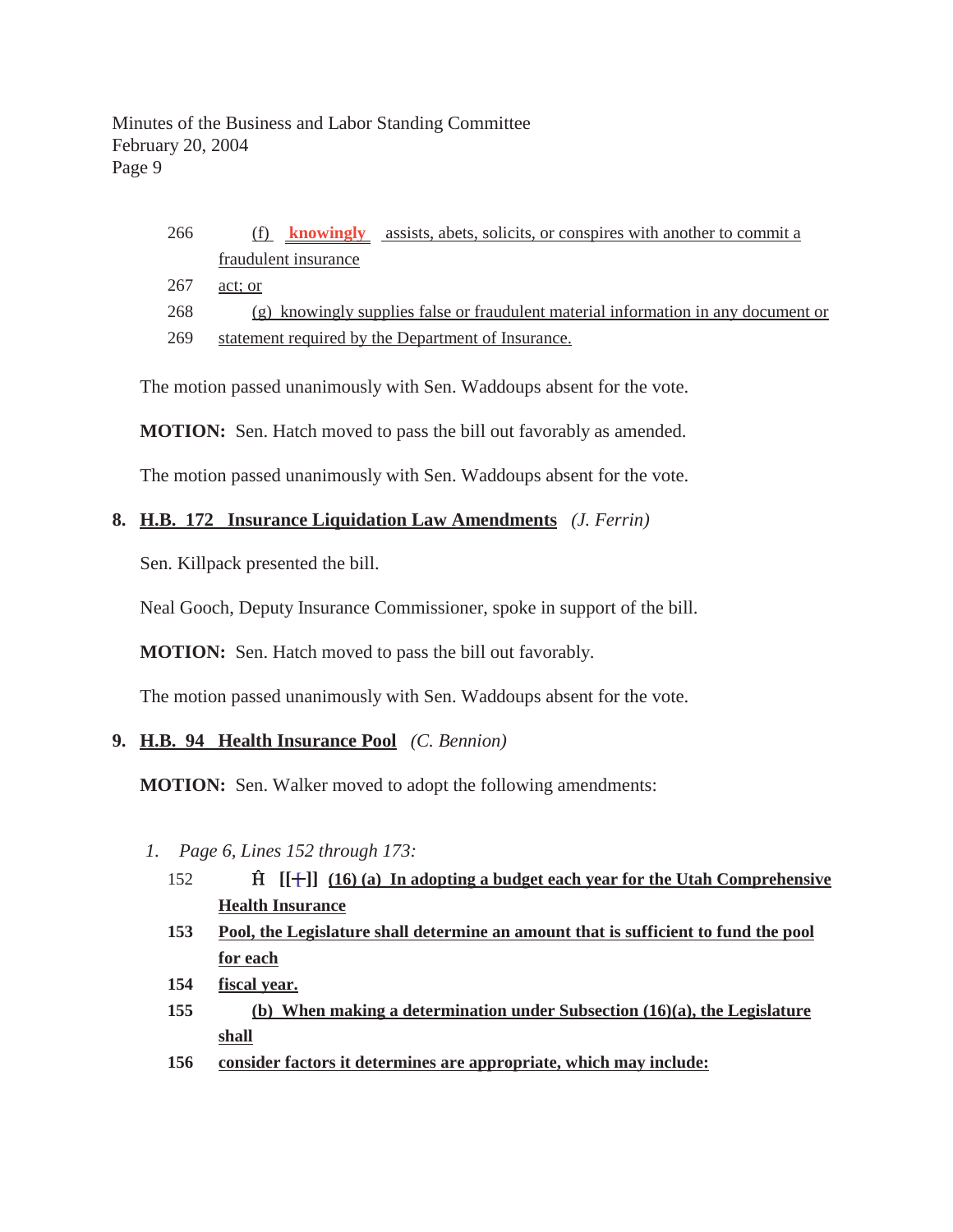| 157 | (i) actuarial analysis of growth or decline in enrollment projected over a period            |
|-----|----------------------------------------------------------------------------------------------|
|     | of at                                                                                        |
| 158 | least three years;                                                                           |
| 159 | (ii) actuarial analysis of the medical and pharmacy claims costs projected over              |
|     | a period                                                                                     |
| 160 | of at least three years;                                                                     |
| 161 | (iii) the annual Medical Care Consumer Price Index;                                          |
| 162 | (iv) the annual base budget for the pool established by the Joint Tax and                    |
|     | <b>Revenue</b>                                                                               |
| 163 | <b>Appropriations Subcommittee for each fiscal year;</b>                                     |
| 164 | (v) the growth or decline in insurance premium taxes and fees collected by the               |
|     | tax                                                                                          |
| 165 | commission and the insurance department from the previous fiscal year; and                   |
| 166 | (vi) the availability of surplus General Fund revenue under Section 63-38-2.5                |
|     | and                                                                                          |
| 167 | Subsection 59-14-204(5)(b).                                                                  |
| 168 | (c) The funds appropriated by the Legislature to fund the Utah Comprehensive                 |
|     | <b>Health</b>                                                                                |
| 169 | <b>Insurance Pool as determined under this Subsection (16)</b> $[[\rightarrow e]$<br>$(a)$ : |
| 170 | (i) shall be deposited into the enterprise fund established by Section                       |
|     | 31A-29-120; and                                                                              |
| 171 | (ii) are restricted and are to be used to maintain the operation, administration,            |
|     | and                                                                                          |
| 172 | management of the Utah Comprehensive Health Insurance Pool created by Section                |
| 173 | $31A-29-104$                                                                                 |
|     | $(17)$ In considering the factors in Subsections $(14)(b)(i)$ , (ii) and (iii), and          |
|     | Subsections $(16)(b)(i)$ , (ii) and (iii), the governor and the Legislature may consider     |
|     | the actuarial data and projections prepared for the board of the Utah                        |
|     | <b>Comprehensive Health Insurance Pool as it develops its financial statements and</b>       |
|     | projections for each fiscal year [[ <del>] h</del> ]]                                        |
|     |                                                                                              |

The motion passed unanimously with Sens. Eastman and Waddoups absent for the vote.

**MOTION:** Sen. Davis moved to amend the bill as follows: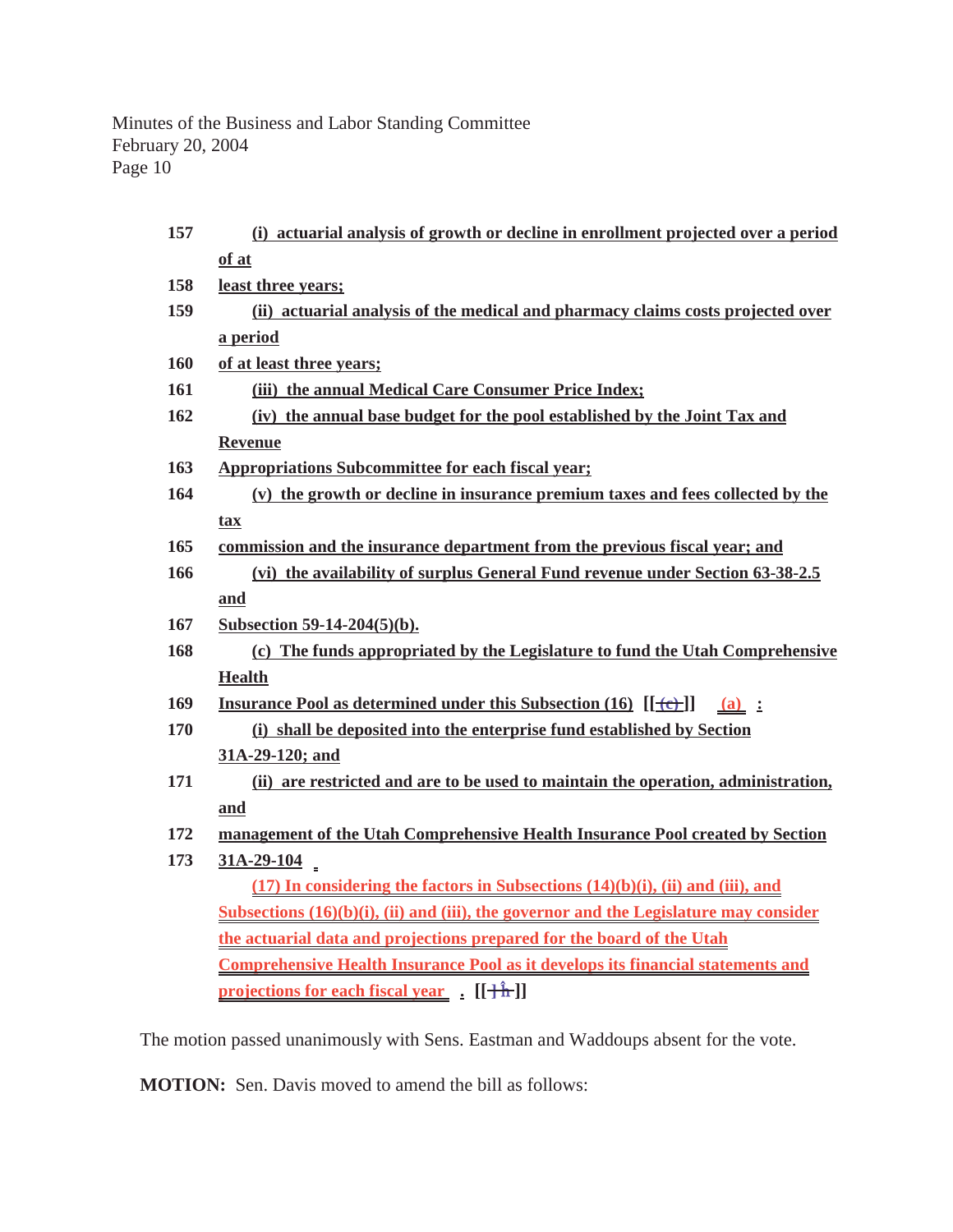- *1. Page 5, Lines 142 through 143:*
	- 142 (iv) the annual base budget for the pool established by the **[[ Joint Tax ]] Commerce** and Revenue
	- 143 Appropriations Subcommittee for each fiscal year;
- *2. Page 6, Lines 162 through 163 a.House Floor Amendments b.2-10-2004:*
	- **162 [[** $\pm$ ]] (iv) the annual base budget for the pool established by the [[ $\frac{\text{Joint}}{\text{Joint}}$ **Tax ]] Commerce and Revenue**
	- **163** Appropriations Subcommittee for each fiscal year; [[+]]

The motion passed unanimously with Sens. Eastman and Waddoups absent for the vote.

Brent Scott, President, Health Insurance of Utah, and Merwin Stewart, Insurance Commissioner, spoke in support of the bill.

**MOTION:** Sen. Bramble moved to pass the bill out favorably as amended.

**MOTION:** Sen. Bramble moved that **S.B. 164** and **H.B. 94** be reported out and heard together on the Senate Floor.

The motion passed unanimously with Sen. Waddoups absent for the vote.

### **10. H.B. 218 Private Health Insurance - Waiver of Health Condition** *(C. Bennion)*

Rep. Bennion presented the bill.

**MOTION:** Sen. Hatch moved to amend the bill as follows:

- *1. Page 3, Line 84 House Committee Amendments 2-2-2004:*
	- 84 (C) **[[ cleft lip, cleft palate, WHEN EXISTING AT TIME OF APPLICATION ]] ,** ¡ **deviated nasal**